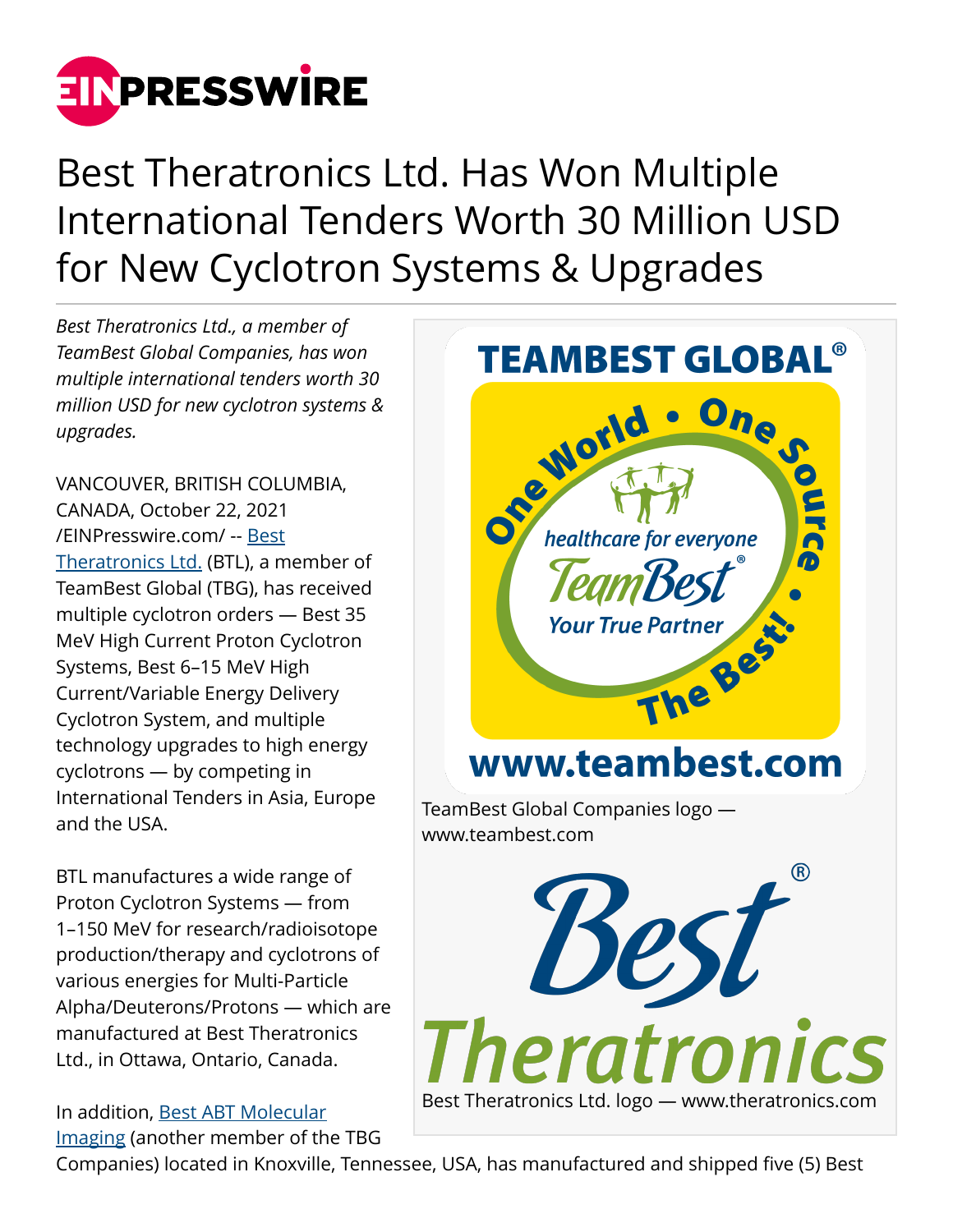BG-75 Cyclotrons this year alone, with plans to increase production substantially starting in early 2022. This will allow the additional production of its other models, such as the NEW Best Model 200, as well as the Best Model 3d Low Energy Deuteron/Proton Cyclotron, along with other treatment delivery systems.

BTL has a 150,000 sq. ft. manufacturing facility in Ottawa, Ontario, Canada for cyclotrons with multiple energies ranging from 1 MeV to 70 MeV, all of which are currently in production now. Best Cyclotron Systems (BCS), the design, research and test facility for cyclotrons, is located in Vancouver, British Columbia, Canada. BTL, BCS and



Best ABT plan to ship many cyclotrons in the years to come, valued in the hundreds of million USD on an annual basis.

# æ

BTL, BCS and Best ABT plan to ship many cyclotrons in the years to come, valued in the hundreds of million USD on an annual basis." *Krishnan Suthanthiran, President & Founder of TeamBest Global Companies*

For more information about [TeamBest Global Companies,](http://www.teambest.com) Best Theratronics Ltd., Best ABT Molecular Imaging and Best Cyclotron Systems, please visit: [www.teambest.com](http://www.teambest.com) [www.theratronics.com](http://www.theratronics.com) [www.bestabt.com](http://www.bestabt.com) [www.bestcyclotron.com](http://www.bestcyclotron.com) [www.bestcure.md](http://www.bestcure.md)

To read most recent news from TeamBest Global Companies, please visit:

#### [http://www.teambest.com/news\\_press.html](http://www.teambest.com/news_press.html)

For more information about Krishnan Suthanthiran, please visit his bio page at [http://www.teambest.com/about\\_bio.html](http://www.teambest.com/about_bio.html).

Related links:

October 18, 2021 Press Release: [https://www.einpresswire.com/article/553966311/peter-gaccione-joins-teambest-global](https://www.einpresswire.com/article/553966311/peter-gaccione-joins-teambest-global-companies-as-head-of-global-business-development)[companies-as-head-of-global-business-development](https://www.einpresswire.com/article/553966311/peter-gaccione-joins-teambest-global-companies-as-head-of-global-business-development)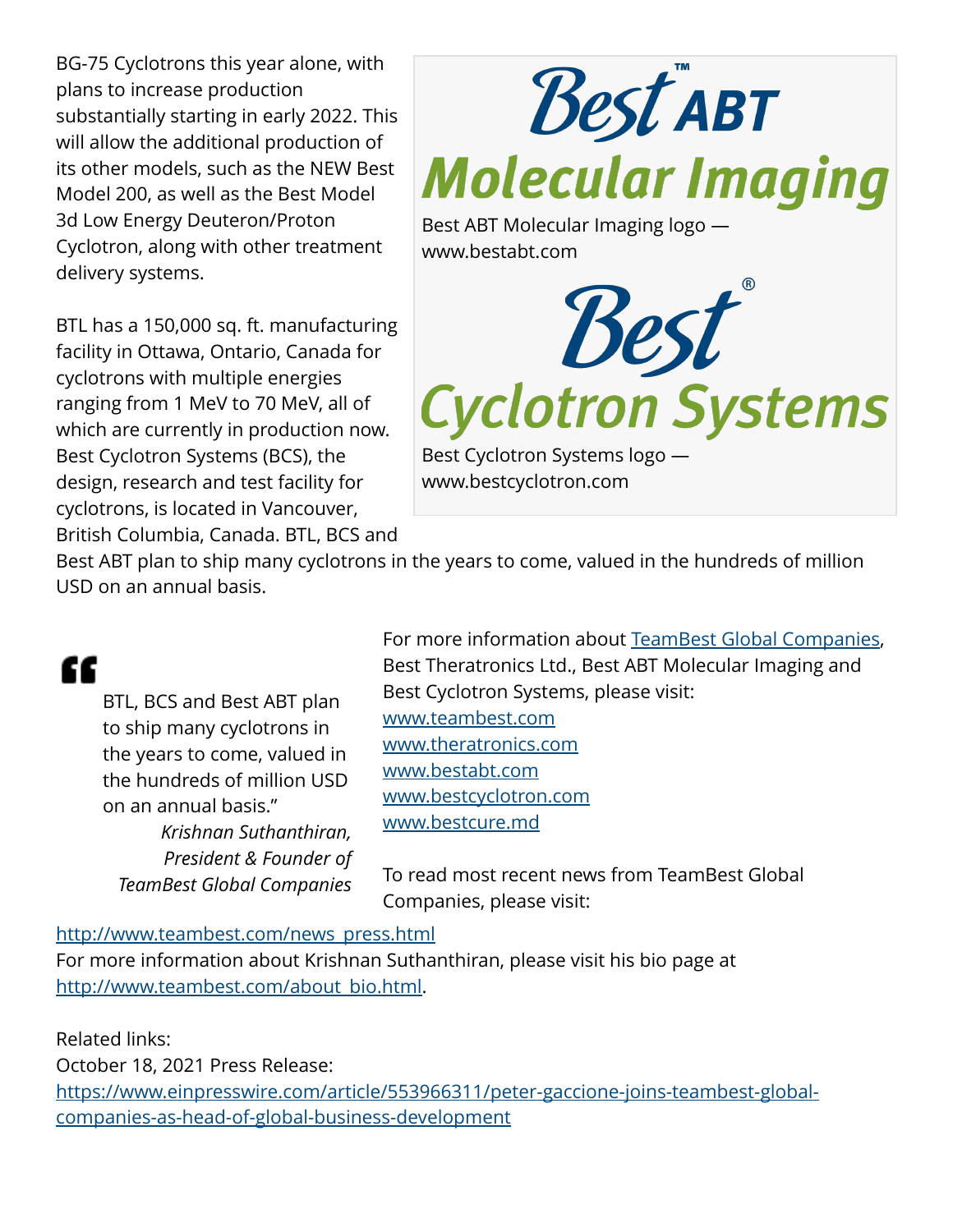## July 7, 2021 Press Release:

[https://www.einpresswire.com/article/](https://www.einpresswire.com/article/545180511/best-cyclotron-systems-announces-successful-completion-of-initial-factory-acceptance-test-for-b6-15-mev-proton-cyclotron) [545180511/best-cyclotron-systems](https://www.einpresswire.com/article/545180511/best-cyclotron-systems-announces-successful-completion-of-initial-factory-acceptance-test-for-b6-15-mev-proton-cyclotron)[announces-successful-completion-of](https://www.einpresswire.com/article/545180511/best-cyclotron-systems-announces-successful-completion-of-initial-factory-acceptance-test-for-b6-15-mev-proton-cyclotron)[initial-factory-acceptance-test-for-b6-](https://www.einpresswire.com/article/545180511/best-cyclotron-systems-announces-successful-completion-of-initial-factory-acceptance-test-for-b6-15-mev-proton-cyclotron) [15-mev-proton-cyclotron](https://www.einpresswire.com/article/545180511/best-cyclotron-systems-announces-successful-completion-of-initial-factory-acceptance-test-for-b6-15-mev-proton-cyclotron)

June 16, 2021 Press Release: [https://www.einpresswire.com/article/](https://www.einpresswire.com/article/543980187/best-cyclotron-systems-is-proud-to-introduce-the-new-versatile-best-model-b35adp-alpha-deuteron-proton-cyclotron) [543980187/best-cyclotron-systems-is](https://www.einpresswire.com/article/543980187/best-cyclotron-systems-is-proud-to-introduce-the-new-versatile-best-model-b35adp-alpha-deuteron-proton-cyclotron)[proud-to-introduce-the-new-versatile](https://www.einpresswire.com/article/543980187/best-cyclotron-systems-is-proud-to-introduce-the-new-versatile-best-model-b35adp-alpha-deuteron-proton-cyclotron)[best-model-b35adp-alpha-deuteron](https://www.einpresswire.com/article/543980187/best-cyclotron-systems-is-proud-to-introduce-the-new-versatile-best-model-b35adp-alpha-deuteron-proton-cyclotron)[proton-cyclotron](https://www.einpresswire.com/article/543980187/best-cyclotron-systems-is-proud-to-introduce-the-new-versatile-best-model-b35adp-alpha-deuteron-proton-cyclotron)



## June 15, 2021 Press Release:

[https://www.einpresswire.com/article/543900604/best-abt-best-cyclotron-systems-of-teambest](https://www.einpresswire.com/article/543900604/best-abt-best-cyclotron-systems-of-teambest-global-introduce-a-new-novel-b3d-low-energy-proton-deuteron-cyclotron)[global-introduce-a-new-novel-b3d-low-energy-proton-deuteron-cyclotron](https://www.einpresswire.com/article/543900604/best-abt-best-cyclotron-systems-of-teambest-global-introduce-a-new-novel-b3d-low-energy-proton-deuteron-cyclotron)

June 14, 2021 Press Release:

[https://www.einpresswire.com/article/543583700/best-cyclotron-systems-a-teambest-global](https://www.einpresswire.com/article/543583700/best-cyclotron-systems-a-teambest-global-company-announces-new-100-mev-variable-energy-cyclotron-proton-therapy-system)[company-announces-new-100-mev-variable-energy-cyclotron-proton-therapy-system](https://www.einpresswire.com/article/543583700/best-cyclotron-systems-a-teambest-global-company-announces-new-100-mev-variable-energy-cyclotron-proton-therapy-system)

#### June 10, 2021 Press Release:

[https://www.einpresswire.com/article/543378171/best-cyclotron-systems-a-teambest-global](https://www.einpresswire.com/article/543378171/best-cyclotron-systems-a-teambest-global-company-announces-upgrade-of-their-best-35-70-mev-proton-cyclotron-to-1000-a)[company-announces-upgrade-of-their-best-35-70-mev-proton-cyclotron-to-1000-a](https://www.einpresswire.com/article/543378171/best-cyclotron-systems-a-teambest-global-company-announces-upgrade-of-their-best-35-70-mev-proton-cyclotron-to-1000-a)

June 7, 2021 Press Release:

[https://www.einpresswire.com/article/542980693/best-cyclotron-systems-is-introducing-a-new-](https://www.einpresswire.com/article/542980693/best-cyclotron-systems-is-introducing-a-new-15-to-35-mev-variable-energy-high-current-proton-cyclotron)[15-to-35-mev-variable-energy-high-current-proton-cyclotron](https://www.einpresswire.com/article/542980693/best-cyclotron-systems-is-introducing-a-new-15-to-35-mev-variable-energy-high-current-proton-cyclotron)

June 3, 2021 Press Release:

[https://www.einpresswire.com/article/542873405/best-cyclotron-systems-is-introducing-a-new-6-](https://www.einpresswire.com/article/542873405/best-cyclotron-systems-is-introducing-a-new-6-15-mev-compact-high-current-variable-energy-proton-cyclotron) [15-mev-compact-high-current-variable-energy-proton-cyclotron](https://www.einpresswire.com/article/542873405/best-cyclotron-systems-is-introducing-a-new-6-15-mev-compact-high-current-variable-energy-proton-cyclotron)

June 2, 2021 Press Release:

[https://www.einpresswire.com/article/542779591/best-abt-a-teambest-global-company](https://www.einpresswire.com/article/542779591/best-abt-a-teambest-global-company-introduces-best-sub-compact-model-200-self-shielded-cyclotron-for-radioisotopes)[introduces-best-sub-compact-model-200-self-shielded-cyclotron-for-radioisotopes](https://www.einpresswire.com/article/542779591/best-abt-a-teambest-global-company-introduces-best-sub-compact-model-200-self-shielded-cyclotron-for-radioisotopes)

Krishnan Suthanthiran • President & Founder TeamBest Global Companies & Best Cure Foundation +1 703-451-2378 [email us here](http://www.einpresswire.com/contact_author/3183965)